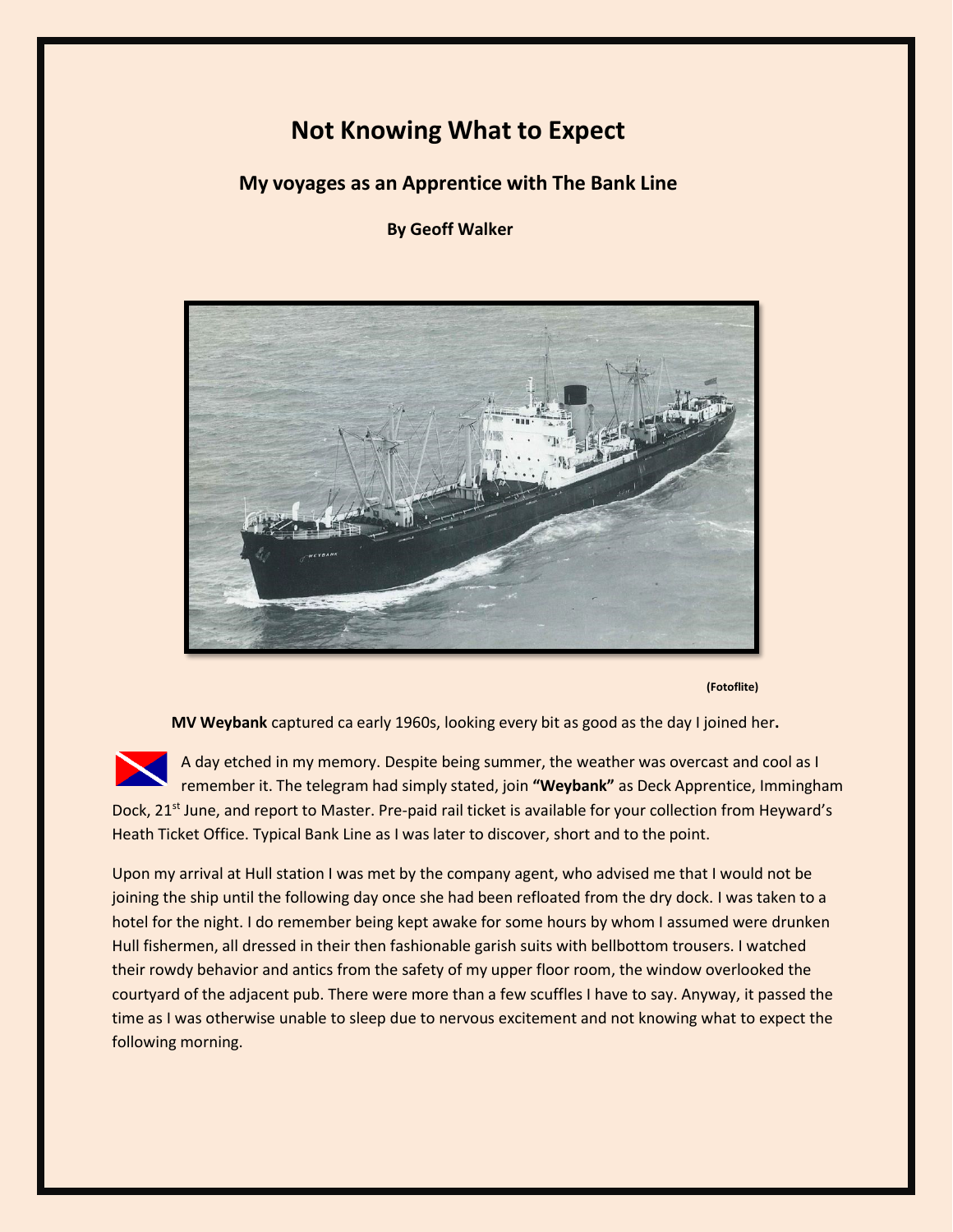The drive seemed longer than it really was but eventually we pulled up at the designated dock and there she was, freshly painted black hull with red boot topping, riding high, just out of dry dock. A few minor rust stains about the white upper works and the buff masts and derricks, but really quite smart in appearance. After all, she was a working vessel, so this was to be expected. The ship was just as I had envisaged. I had learned from the agent that the vessel had arrived from Bunbury in Western Australia with a cargo of Rutile/Ilmenite sand, prior to entering dry dock for periodic surveys and maintenance.

It was planned that she works her way, towards the Far East by way of various ports and carrying different cargoes, according to the agent. To me this appeared the perfect scenario.

I was met at the top of the gangway by a youngish fellow, perhaps a year or two older than I, dressed in overalls. He introduced himself as the "senior apprentice" with a tone of authority to his voice, "welcome on board". He shook my hand, "please follow me". He took one of my bags. I was ushered to what was to become my communal cabin, where I placed my kit and was introduced to a fellow apprentice. There were three of us in the cabin. The cabin was situated on the officer's deck, starboard side, with two portholes, quite large, three bunks, one stand alone and a two-tier arrangement. The showers and toilets were adjacent to the cabin. The accommodation was sparse but clean and livable." You are the junior, so the top bunk is yours and so is that locker" he said gesturing with his hand. "Gather your thoughts then I'll take you to meet the Old Man and Harry Tate" (who the hell is Harry Tate I thought to myself). I followed without question and as directed.

I was feeling somewhat nervous as the senior apprentice knocked on the captain's cabin door. A moment later the captain appeared at the door." I am the captain" he stated, offering his hand. "Welcome on board – do come in". John departed and left me alone in the captain's presence.

My eyes wandered and I was impressed with the highly polished woodwork and brass fittings about his accommodations. The Old Man was in his mid or late forties, graying hair and wearing horn rimmed reading specs parked at the end of his nose, he was clean shaven and of slight to medium build; I thought I detected a faint Australian accent but never did discover if he was an Aussie. I passed over my passport, and discharge book for safe keeping. Being an Indentured Apprentice I was not required to sign ship's articles. Sea time, total earnings and length of service were all recorded on the back of my parchment testimonial. The meeting was quite brief but included a quick beginner's guide to the rules and regulations applying on board, what was expected of me and how I should conduct myself. I was warned off drinking as I was under legal age. Then directed to go and see the Mate. I later discovered the captain to be a very mild-mannered person, despite the glare over the rim of his glasses.

The senior apprentice introduced me to the Mate (his name I really did think was Harry Tate up until then). Not much was said other than to tag along with the senior apprentice who would instruct me what to do. My first meal on board was reasonable and sufficient in quantity – at least I would not starve if all else failed I thought to myself.

The ensuing days consisted of deck work and more deck work from 7 to 5. We were tasked with sorting and stacking pile upon pile of discarded dunnage. After a day or so we sailed from Immingham for Bremen, where we were to load a cargo of coal for Noumea, New Caledonia. Our stay in Bremen was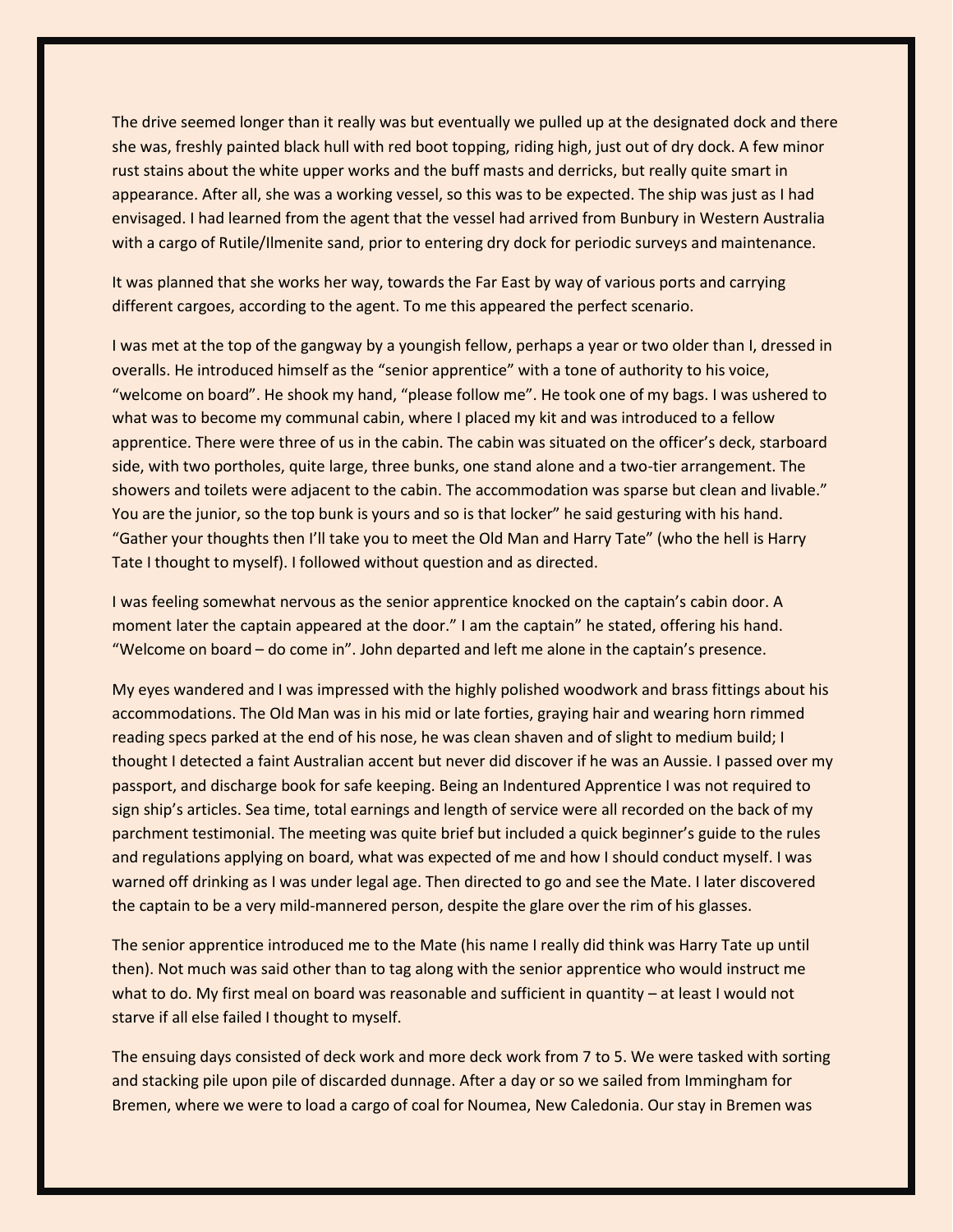quite an education for me as to the ways of a sailor. One evening I was on cargo watch with the  $3^{rd}$ Mate. It was about 1am and I was walking down the main deck proceeding aft to cook the traditional bacon and eggs. As I passed the hospital porthole, I noticed the light was on, this struck me as being odd at that time of night. The deadlight was down but sitting on the porthole lugs rather than being in a fully secured position. This left a large gap, through which I could see clearly, right into the hospital. My curiosity got the better of me and I peered in. I had not bargained for what I saw.

All our crew were Hong Kong Chinese, amongst them was a Pantry Boy who did minor food preparation, the cleaning and washing up of cooking utensils and crockery for the officer's saloon. He was about 20 years of age. There he was, heavily engaged in aggressive lovemaking with two of the most hideous looking Whores imaginable. He was totally oblivious to me eyeballing him. I stood there spellbound for about 5 minutes taking all this in, before I rushed back to inform the 3rd Mate. Needless, to say who did the eyeballing for the remainder of the watch!

Time started to pass quickly as I settled into my new job. We sailed from Bremen bound for the Panama Canal and although always busy on board, boredom soon started to set in. Shipboard routine did not help me, I only remembered the days of the week by the meal menus.

Having transited the Panama Canal, we set of across the Pacific Ocean towards Noumea, eventually arriving 56 days after having departed Bremen. By this time, I was starting to become accustomed to life on board a Tramp ship.

From Noumea we went to Nauru for phosphate which we took to Cairns and Newcastle (NSW). It was at Newcastle I became the organizer for ship's parties with the Nurses from the local Hospital. I can still remember the phone number and whom to ask for, more than 50 years later.

Our next fixture was coal from Newcastle (NSW) for Nagoya in Japan. It was great for me being back in the Far East (I resided in Hong Kong). Japan was a great experience for me, never to be forgotten, but after a couple of weeks at Nagoya we departed and sailed right past Hong Kong bound for Singapore, where we bunkered and stored, on our way to Calcutta.

Actually, I did not mind India. Although we were in port 4-6 weeks at a time, we at least could attend the "Swimming Club." I remember suffering from a Verruca (Plantar Wort) on my right heel, it was very painful. I guess picked up by walking on wooden decks bare foot. I had visited the doctors a few times previously but lotions and ointments they prescribed did little to improve my anguish. In desperation I collard one of the Indian medicine men who ventured on board and asked if he could do anything, he shook his head from side to side in confirmation and acknowledgement. He sat me down and brought from his bag a small animal horn. He placed the wide end over the painful spot and began to suck. After a few minutes of pain, the Verruca was out, complete with its roots. I paid him off with thanks and an additional bonus, a few packs of "Lucky Strike", and then rushed to the medical locker to clean and dowse the small wound in antiseptic and cover with a dressing. After all, the surgery had not been conducted under the most hygienic of circumstances, nevertheless it cured me, the condition never reoccurred.

We then did several voyages on the India Africa run, between Calcutta, Madras, Colombo and East African Ports, mostly Mombasa and Dar-es-Salaam. We usually carried cargoes of Sisal, Gunnies, Jute and sometimes raw Cotton in bales with a smaller quantity of mixed generals. Mombasa was my favorite, mainly because of the excellent Mariners Club, numerous BBQs, soccer matches and on Sunday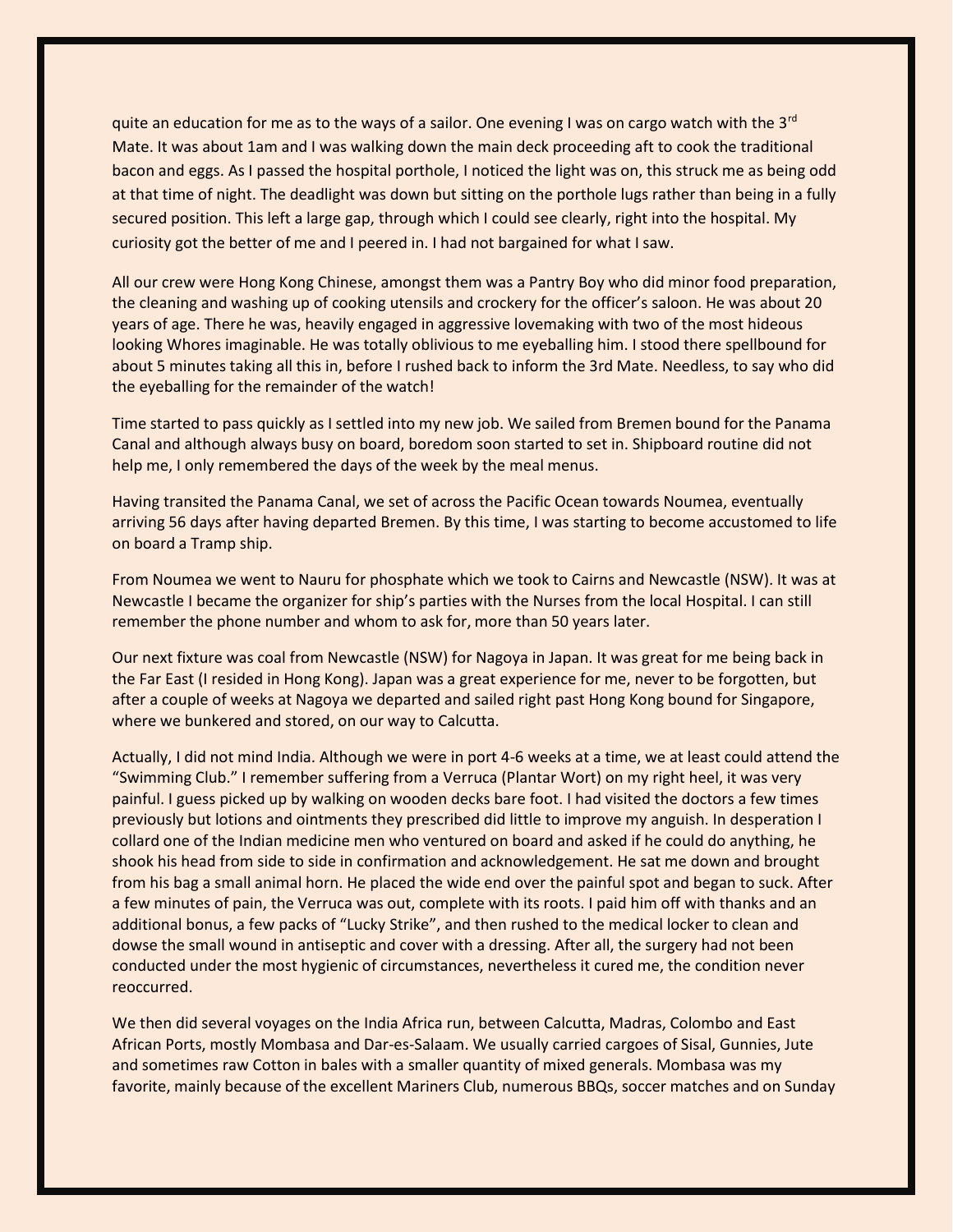Eggs and Bacon provided by the Padre following church service. Dar-es-Salaam was another great spot in those days for apprentices with empty pockets.

It never ceased to amuse me each time upon our arrival in Calcutta; I always had a good laugh when a leaflet was received from the Port Authority for posting on our notice board – it basically discouraged crew from bathing in the cool waters of the River Hooghly as it was infested with numerous sharks and crocodiles…going by what I observed it was so polluted and if one was stupid enough to swim or fall into that river a stomach pump would be needed urgently…otherwise curtains, no need to worry about sharks and crocodiles!

Eventually, we were taken off the India-Africa trade. On our last trip to India, before sailing from Calcutta, we received on board a Stowaway. This was an "Official" Stowaway. He was a Hungarian national, and about 25 years of age. Apparently, he had stowed away on another one of our ships from Australia, wrongly assuming it was bound for Europe. Unfortunately for him he ended up in India instead. Anyway, the Indian authorities decreed he be deported back to Australia on the first available ship that was Australia bound – that so happened to be the **"Weybank"** as we were scheduled to load Phosphate at Christmas Island (Indian Ocean) for East Coast of Australia.

The Stowaway was a nice guy, hardworking and no trouble. He worked with us every day, was well looked after and well fed. Everyone took pity on him and after the day's work he was generally slipped a couple of cans of beer, mostly by the engineers. At night he was locked in the Hospital and the door key deposited with the Duty Officer on the Bridge in case of emergency. Having loaded at Christmas Island we departed for Australia, south bound, crossing the Great Australian Bight.

A few days out from Flying Fish Cove the ship suffered a significant explosion and fire in the Engine Room. Some problem with the thrust pads melting. This occurred around 7am as I was just about to start the day's work. I was in the vicinity of number 2 Hatch at the time when there was a sudden almighty explosion and a cloud of dark smoke loomed somewhere aft of the bridge accommodation. Fire parties successfully contained and quelled the fire and started to vent the engine room. The fire had been quite extensive, and the normally immaculate engine room was a sad sight – we apprentices along with all the other deck crew were assigned to scrape off all the blistered paint and clean up the mess whilst the engineers concentrated on repairs. It was all quite a frightening experience and one that I shall not forget.

To cut a long story short, after some 4 days drifting in the Indian Ocean, the engineers got the job going again but we were instructed by our Owners to proceed to Albany for more permanent repairs.

Once our Stowaway heard we were calling at Albany he became very subdued. We later learned it was from Albany he had stowed away after having allegedly been responsible for one of the Town or Port Official's daughter becoming an expectant mother. Upon our arrival, he was taken into custody by the local police. However, we did later learn that if he had returned to any other place in Australia, except Albany, he would likely have got off scot free. The last we saw and heard of him was being marched down the gangway under police escort.

By this time, I had managed to survive as a Bank Line apprentice for almost 10 months, and I must say that whilst it was hard work, it was a happy ship, and I was enjoying the job. Time passed quickly and every day was a new experience with something new to learn. There had been several crew changes on board, the senior apprentice had finished his time and signed off in Calcutta and one of the engineers was promoted and transferred to another ship whilst in the same port. Other than that, the original crew remained intact, and I must say it was quite a jovial throng. I was fortunate, the Hong Kong Chinese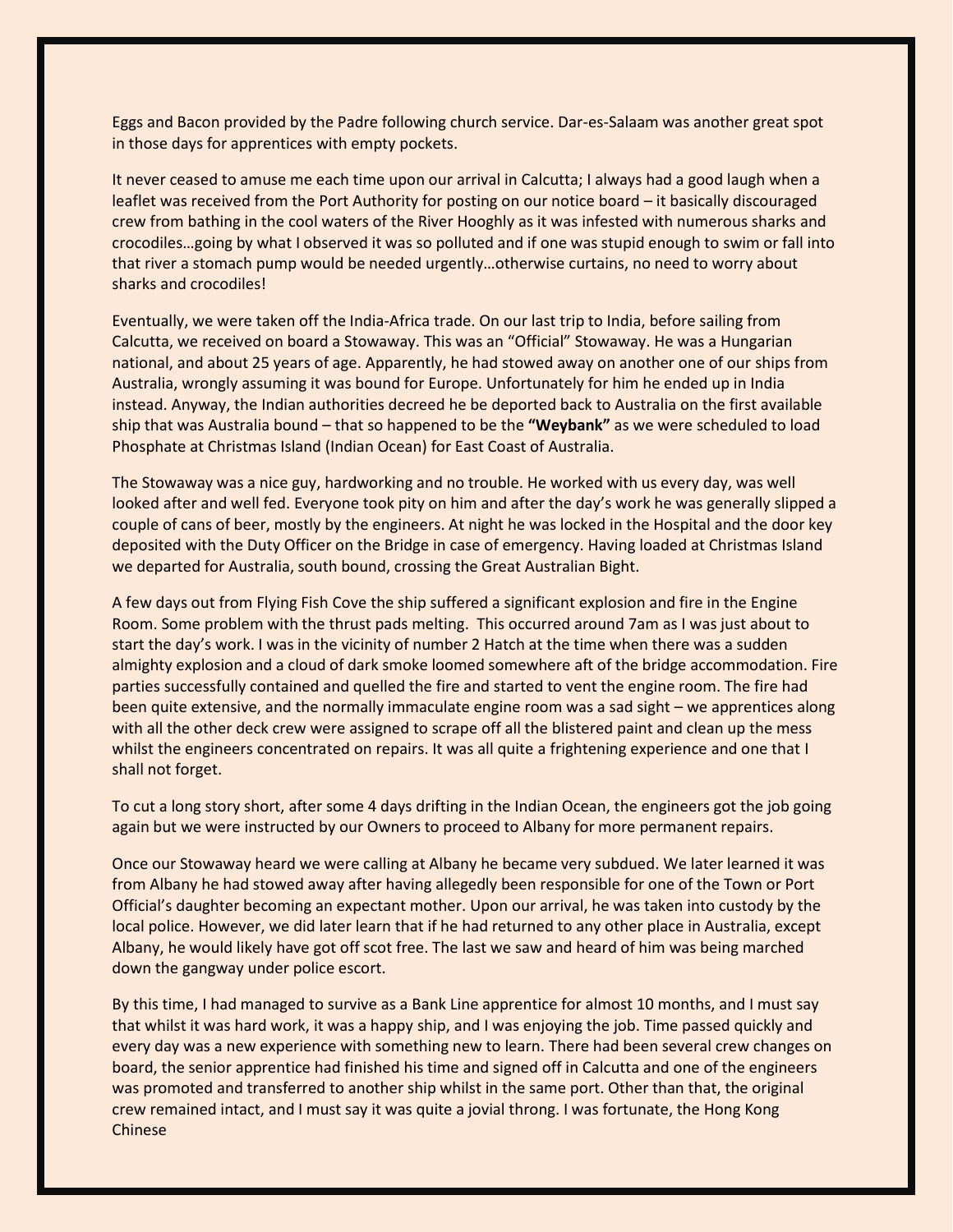crew proved to be great friends to me, they taught me a lot about seamanship, which was all made easier by the fact I could speak Cantonese having been brought up and residing in the Colony. Little did I know I was to sail once again with the same Chinese crew on my next Bank Line ship?

Eventually we discharged our cargo in Newcastle (NSW). In those days port stays were typically about a week or more so we had ample time for partying again. We ended up doing 3 or 4 more round trips to Nauru and Ocean Island on the phosphate run. It was not bad because we had a good variety of discharge ports, amongst which were Bluff and Lyttelton in New Zealand, Risdon in Tasmania, as well as the Australian mainland ports of Newcastle, Port Kembla, and finally Melbourne. We apprentices could earn some additional cash by assisting the stevedores sweeping up in the tweendecks as they were always short of trimming and cleaning labor, especially in Bluff.

Upon completion of discharge at Melbourne we washed down the hatches then lay idle awaiting orders. This was most unusual and was the cause of many rumors and speculation such as imminent crew change since we had been on board well over one year by this point in time. But it was not to be.

During our stay in Melbourne, we received a visit from two Chinese businessmen whom I was instructedto meet at the gangway and escort to the Masters' Cabin, as they had been expected. They were from Hong Kong and were impressed to learn of my fluency in Cantonese when I was delegated, along with the Chief Officer, to give them a tour of the vessel. Their visit was very discreet as no one on board was advised by the Master as to the nature of their business. This obviously fueled even more speculation amongst officers, during evenings gathered in the Dining Saloon. The consensus was that we may next be bound for China. We were to be proven wrong however when, after some two wonderful and relaxing weeks in Melbourne, tied up at South Wharf doing nothing, we received orders to proceed to our well-known stomping ground of Newcastle (NSW), to load coal for Singapore.

To our great surprise, upon arrival at Newcastle, the Master informed all of us that the vessel was to be sold and once having completed discharge at Singapore we would be proceeding to Hong Kong where the vessel was to be delivered to her buyers. Obviously, this was music to my ears, especially since I learned I would be taking my leave in Hong Kong. Needless, to say our Chinese crew was also delighted. This also explained the visit of the two Chinese gentlemen in Melbourne.

There were no parties in Newcastle this call because most wanted to save their money for shopping in Singapore and Hong Kong. The loading was uneventful and soon we departed for Singapore. We transited the spectacular Great Barrier Reef and Torres Straits before entering the Java Sea. The weather was fine and there was an air of excitement about the ship, a sort of Channel Fever.

As we navigated across the Java Sea, I recall the sea being like glass, distant smoke wisps from active volcanic islands, the occasional shipwreck stranded on isolated coral atolls or indeed the fingers of smoke pointing skywards on remote horizons depicting the hull down location of another ship. It was a classic tropical voyage and so hot inside the accommodation that I took to sleeping on the boat deck under the stars.

It was not long before we made landfall, the mountainous terrain of the Karimata Straits, which separates the Indonesian Island of Bangka from what was then called Borneo (modern day Kalimantan). The Karimata straits signal the southern approaches to the South China Sea and only a couple of days steaming from Singapore Straits, at the western end of which lies the Horsburgh Lighthouse, standing guard like an ancient sentinel. The small island of Pedro Branca on which the lighthouse is situated makes for an excellent fix when entering the Singapore Straits. The Islet of Pedro Branca lies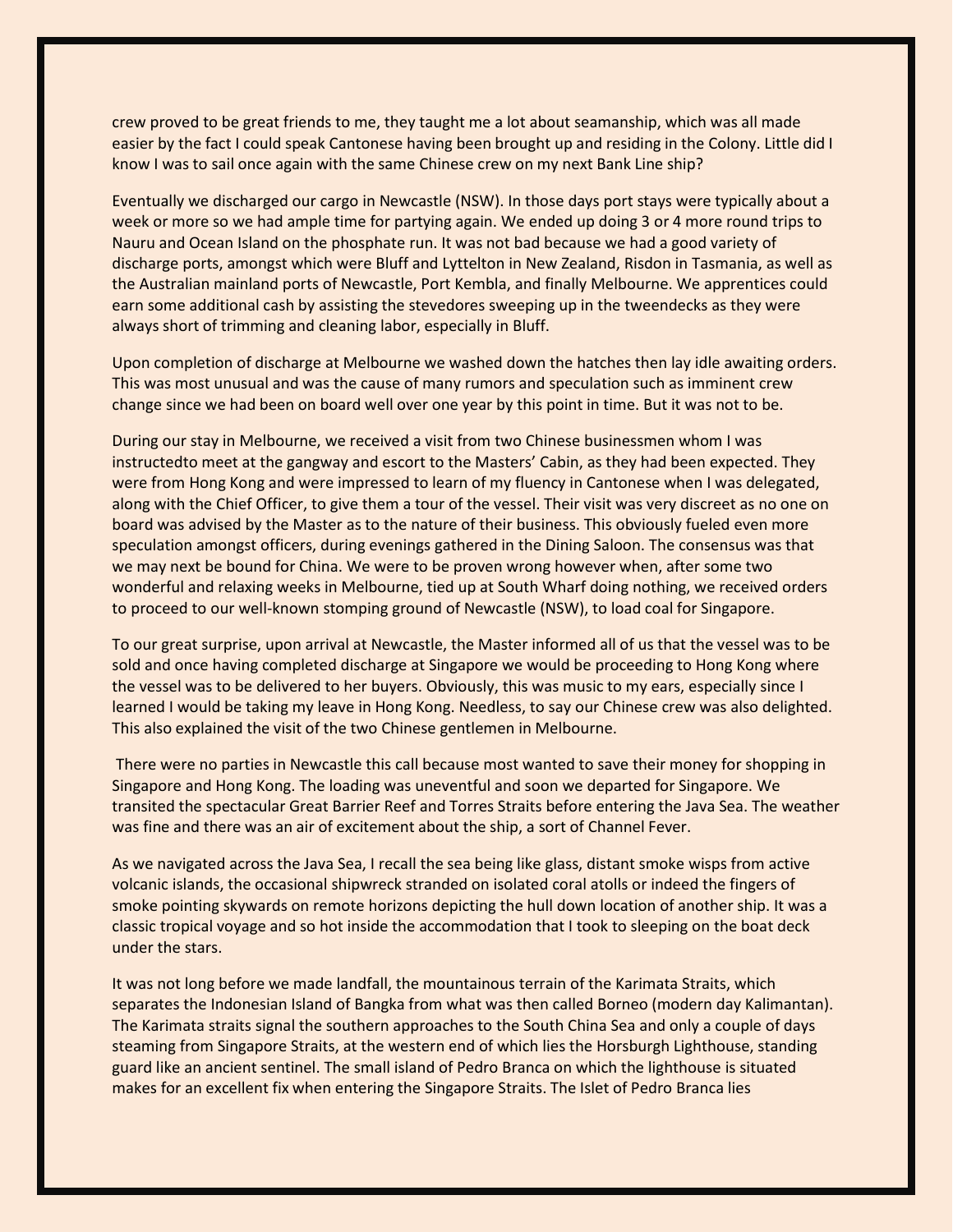approximately 30 nautical miles to the east of Singapore. In those days there was no VTSS in the Singapore Straits and it was a bit of a free for all with ships going every which way.

I have clear memories of our last port before signing off. Arrival at Singapore was late afternoon, and our British Pilot took us to anchor in the Eastern Working Anchorage, not far from the Amber Beacon Light, located on the Eastern Causeway of Singapore. The anchorage was somewhat crowded with not a lot of swinging distance between ships. The lights of Singapore, quite close to hand, were always conspicuous and comforting, the coming and goings of all the small craft with the distant sound of their "put put" engines disturbing the stillness of the night and the wafts of smells and occasional noises drifting seaward from the shore.

The host of vessels, both old and new, at anchor close by to us; ships owned by Blue Funnel Line with their names derived from Greek mythology, John Manners all named something "Breeze", Jardine Matheson - names prefixed by "Eastern", Williamsons, "Inch" something or other together with numerous ancient tramps sold off to the newly emerging collection of Far East operators. The list was endless. Amongst others, the Straits Steamships' "Raja Brook" a small vessel that used to run a passenger cargo service exclusively between Borneo and Singapore, with her slightly larger sister "Kimanis" engaged on a similar trade to Malaysia, Singapore, and Borneo. It felt as if I was almost home.

Following completion of port formalities, the lighters started to arrive alongside, together with hordes of stevedores, and the odd bum boat with the usual milk girls peddling their wares. Someone must have given the local tailors a wink as we had several visits, all offering cheap suits stitched in 24 hours. This mostly appealed to the junior engineers, who ordered readily. The finished product looked quite good but with what I assumed single stitching due to the fast tailoring, durability had to be questioned. The Sew-Sew ladies also arrived, generally more elderly women who came on board to offer sewing, laundry, and repair services. They were useful but, they seldom spoke any English. However, they knew what was needed of them when it came to sewing and were all affectionately called "Mary" or "Aunty Mary" if language or name problems became an issue.

At Singapore I was placed on anchor watches (6pm to 6am) which suited me fine and allowed me a bit of free time to go ashore during the day. I spent many memorable hours of solitude mulling through my thoughts, this, coupled with those rapid Oriental sunrises, awakening sounds and now too familiar fragrances that aired with the rising sun, all made for a very good start to every day, and I was thankful that Asia was my home. I just could not imagine living anywhere else and so far, enjoying my chosen career.

Whilst at Singapore I managed to spend the best part of one day ashore; I meandered around the spots that were favorites amongst seamen at that time; Change Alley and the Straits Settlement Cabaret in Anson Road but being relatively early in the day it was closed so I wandered further down the street to Toby's Paradise Bar which opened early most days. Following a swift Tiger there followed a quick visit to look at the notice board in the Cellar Bar, just across the road from Clifford's Pier. Whilst the Cellar Bar had an unobtrusive entrance once having descended the front steps it was quite large inside and was famous amongst seafarers at that time for its notice board advertising jobs. If anyone needed a job in Singapore it was unnecessary to write letters of application, all that was required was a phone call to the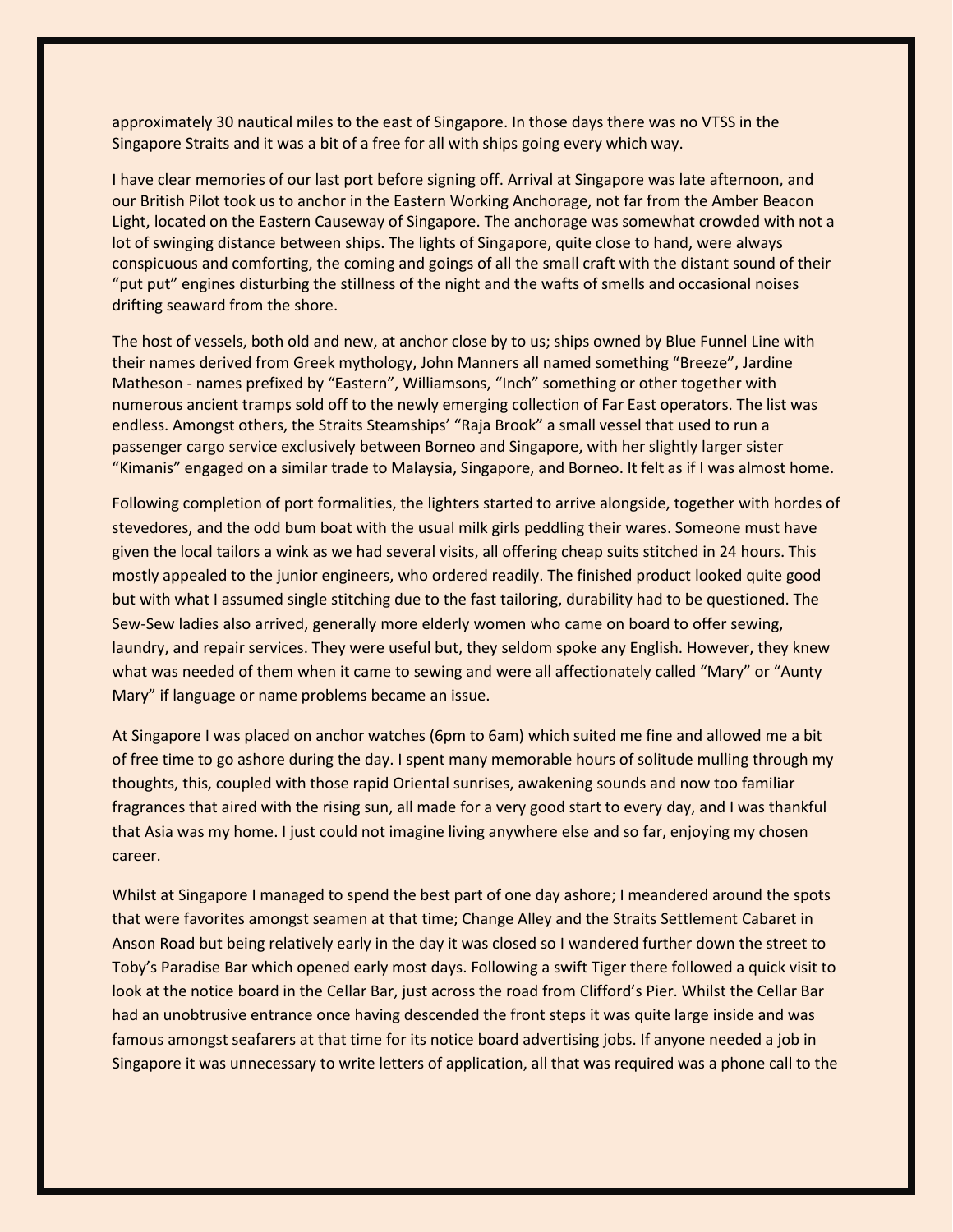various numbers that corresponded to the advertised vacancies on offer. It covered all ranks, from 3rd Mates to Masters, from Junior Engineers through to Chief Engineers, Electricians and Radio Officers.

I recall, after posting a few letters to friends from the GPO (now Fullerton Hotel) I then proceeded to enjoy a delightful lunch of my favorite local dish - mixed Satays on wooden skewers with Banana Leaf fish head curry. I bought the latest "Sandoz" slim line, Swiss wristwatch, with my money earned from helping stevedores in New Zealand but since time was marching on I did not have the chance to visit the "Worlds" as was my original plan. I quickly returned to Clifford Pier just in nice time to board the prearranged launch back to the anchorage, very satisfied with myself and my outing.

We weighed anchor one afternoon after we had delivered all the cargo, we moved slowly to the eastward leaving Singapore to fade in our wake. Soon, we had dropped off our Pilot and were proceeding at full sea speed towards Horsburgh and the South China Sea. Hong Kong was only 4-5 days steaming away.

By late afternoon, the following day we could clearly see the mountainous terrain of the Anambas Islands, off our port beam. We headed northeasterly into the South China Sea enjoying moderate conditions. The ship was alive with activity, everyone doing last minute things, whether personal or job related, in preparation for our arrival in Hong Kong. Telegrams were being sent to families advising of imminent return. I could say with confidence, most crew on board were happy at the prospect of being home in a very short period of time, not least of all yours truly. Even our Chinese crew was joyful and chattering away with big grins on their oval faces. There are some who declare that the only time a Chinese will smile is when they are either eating or counting money, the situation that prevailed on board dispelled that theory.

Upon our arrival at Hong Kong, our Chinese Pilot boarded us from his sampan like motorboat exactly on time and navigated us through the last of the eastern approaches of Lye Ye Mun to Hung Hom immigration anchorage that was located in Kowloon Bay close to the Kai Tak airport runway. We were surrounded by the breathtaking views of the moment. We had truly arrived. Many on board had not previously been to Hong Kong and were frankly awe struck by the panorama.

Within two hours Pratique had been granted and we were underway again heading for one of the Typhoon Buoys that had been allocated to us and to which we would make fast for the last time. Our anchor chain was lowered to the water and the boatmen that were in attendance did the needful for us. I was home at last, after 16 months and 10 days. It was 30<sup>th</sup> October 1962. I stood on the bridge wing motionless for what seemed like an eternity eyeing the scene that lay before me, the changes during my absence seemed endless and my excitement at being home started to boil over

After we had been at the buoys about two hours a group of officials arrived on board, they represented the new owners. Along with them came their joining officers and crew. We spent, a few hours showing them around the ship, and familiarizing them with the various aspects of the old lady, she was now almost 20 years old after all, but still as solid as a rock. There was a new European Captain and Chief Engineer. As the sun was dipping all officers and crew signed off ships articles and were ferried ashore. Officers sent to hotels and crew to their respective abodes. The ship had officially changed ownership.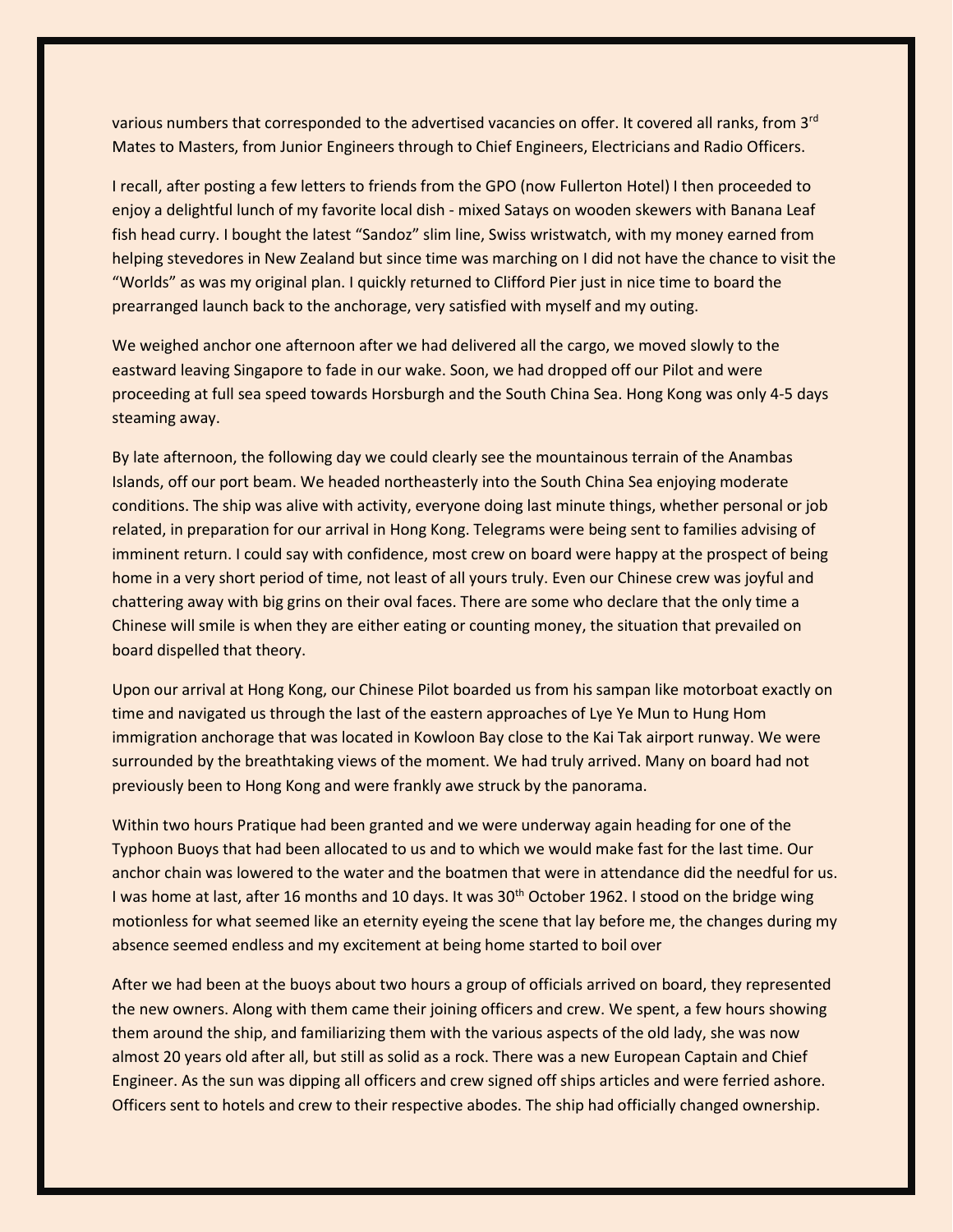As I boarded the launch that would take me ashore, I looked over my shoulder to say a last farewell to my old friend; her funnel by this time had been painted all black, looking like an inverted dustbin and a new name painted on the stern **"Silver Moon"** – **Hong Kong**, which I could just make out in the fading daylight. A new house flag fluttered atop her signal mast. In retrospect, the time I spent on board was some of the happiest and most productive days of my life. I owe much to those who devoted time and effort in passing on their knowledge and helping mould and prepare me for future voyages. I was no longer a first tripper!



The end of the road – a tired looking **"Weybank"** sold 30th October 1962 to Hong Kong interests for continued trading. With her newly painted all black funnel she quickly faded into obscurity and became just another "Hong Kong Dustbin", with an all-black funnel.

I enjoyed a happy leave in Hong Kong, before being instructed to join the **"Levernbank"** at Hong Kong on. I was fortunate since the **"Levernbank"** was engaged on the Orient – Africa Liner Service which meant frequent home calls at Hong Kong.



The **"Levernbank"** I served on was built at Harland and Wolff and delivered to the Bank Line Ltd, in mid-1961. The ship was a later derivative of the **"Cloverbank Class"**. Being mid-way through my apprenticeship, and following 8 weeks home leave in Hong Kong, I joined her at Yau Ma Tei anchorage on 1<sup>st</sup> January 1963. At this juncture, the ship was relatively new, and I distinctly recall thinking to myself what a picture she looked, as my launch approached the accommodation ladder.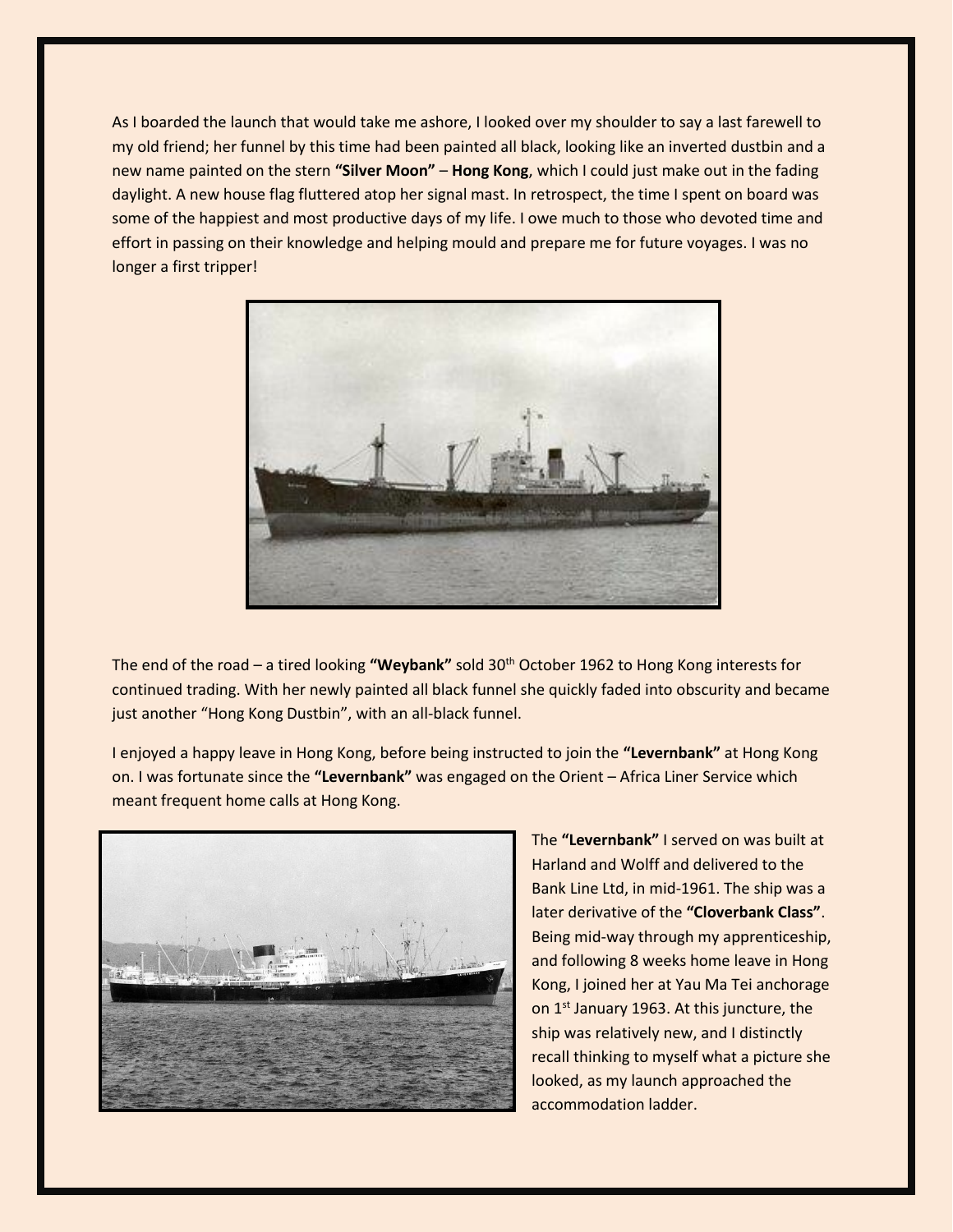I had been informed by the Bank Line office in Hong Kong that the ship would be engaged permanently, in the Orient – Africa Liner Service. This suited me well because it meant regular calls at my home port of Hong Kong. I was also pleased to learn that the crew was Hong Kong Chinese; in fact, the same crew I had sailed with for 16 months on my previous ship **"Weybank".**

At the time of my joining the Master was Captain Holland, whom I found to be a true gentleman. He later handed over command to Captain Louis Wigham, who was subsequently relieved by Captain Williams. I served under all three master's for the duration of my time on board until completing my indentures and signing off, again in Hong Kong, on  $6<sup>th</sup>$  October 1964, a voyage of some 22 months. However, I must confess, the prolonged period was no real hardship since I was regularly calling at my home base and the scheduled run was fantastic – very few wanted to leave or sign off the ship and a number of the officers requested to extend their time on board when crew changes were planned.

The result was, having spent little time ashore whilst an apprentice, I completed my sea time quite early at the age of 19 years and 10 months.

The ship itself was easy to work and she always performed well. She was relatively fast (16 knots) but we generally averaged about 15 knots whilst in the OA Liner Service, to maintain a schedule. Accommodation was comfortable and being senior apprentice, I had my own, good-sized cabin, located on the port side of the boat deck. Two other deck apprentices were situated in a double berth cabin, which was separated from my cabin by the apprentice's study. The bulkheads were all adorned with light teak veneer and furnishings such as curtains, Bed, and Settee cover's, etc., tastefully color coordinated.

The Chinese crew were great and good to work alongside, especially so because I was able to converse with them in their native dialect which I had been taught as a kid. The ship was a good feeder with decent variety, no shortages of provisions, because due to our frequent port calls, we were always able to top-up with fresh produce. Obviously, we had our weekly Chinese extravaganza, which was highly relished by all, but the cooks also produced some mighty curries which always went down well. I do not recall hearing a single complaint about the quality or quantity of food during my entire time on board. The mates and engineers were all Brits, mostly Scots or Geordies, except for our long serving chief engineer who was a Kiwi. Also, one of the electricians was South African, from Durban.

The run was great, if not a little hectic at times. Departing Hong Kong (which served the Company's Regional Head Office and Far East Hub) we would proceed northbound to Taiwan after which we would spend one month calling various ports around the Japanese coast. Southbound, we would proceed to Hong Kong, with prior calls at Manila or North Borneo ports if cargo inducement so required.

We usually spent 3-5 days at Hong Kong loading before proceeding southwards to Bangkok, Singapore and Port Swettenham. By the time we sailed from Port Swettenham the ship was generally well laden.

The voyage across the Bay of Bengal and Indian Ocean to Mauritius (and occasionally Reunion) was the longest stretch. Dar-es- Salaam was our next port followed by Beira, Lorenzo Marques, Durban, Port Elizabeth, East London and Capetown. The port of Capetown was our southern limit, where we started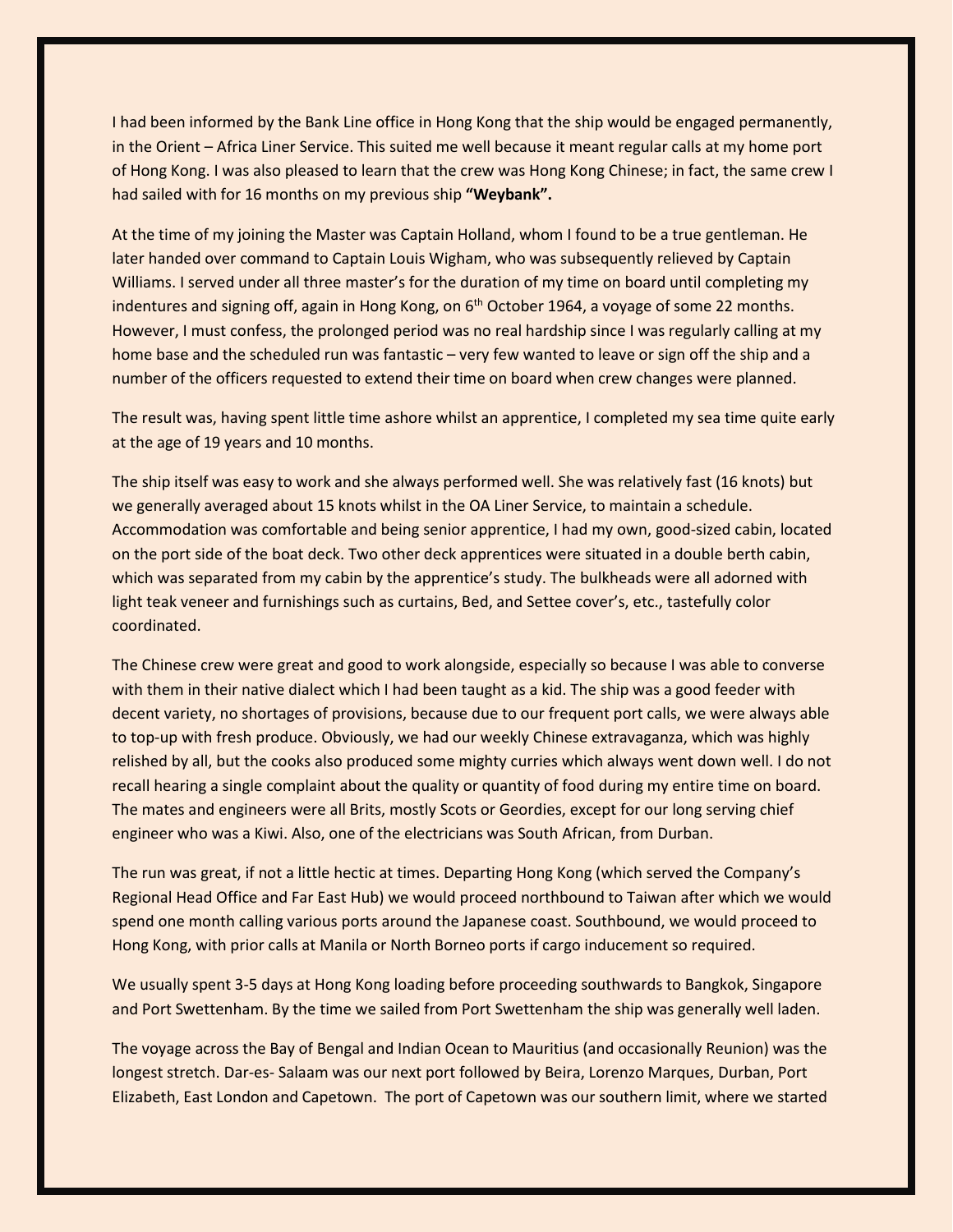to backload progressing our way back up the same African coastal ports, with additional load ports of Mtwara, Tanga, Zanzibar (typically high revenue cargo-chests of Cloves or Tea and bags of Coffee) and Mombasa, on the northbound sector.

We always seemed to spend a decent number of days loading at Mombasa. From Mombasa it was to Port Swettenham, with an intermediate call at Mauritius (usually to load bagged sugar). From Port Swettenham we would proceed to Singapore and Bangkok, prior to calling Hong Kong and Taiwan before spending another month traversing the Japanese coastal ports.

We did not use our deeptanks for liquid cargoes during my tenure on board, but rather they were usually full of rice, latex, packs of timber or bagged sugar or coffee. Occasionally we may fill deeptanks with bulk maize for Japan, from one of the African ports. Tweendecks were usually reserved for mixed generals, which were carried in abundance, whilst the bagged or more bulky cargo was stowed in the lower holds.

I well recall we would occasionally load pallets of stinking cow hides, mainly from East African ports for Singapore. Smelling so awful they were usually loaded in one of the after hatches, segregated as much as possible from other cargo to avoid tainting due to their odor. Shipping the cow hides was the only downside to the round trip, and we always disliked loading them.

Nevertheless, going by the volume of cargo lifted, both North and Southbound, it must have been a profitable enterprise for Bank Line because the cargo plan was like "Liquorice Allsorts" because there being so many different parcels of cargo – large and small. The cargo plans produced by the  $2^{nd}$  Mates were true masterpieces. Obviously, this was before the onset of containerization. The ship was also fitted with reefer lockers which were always in demand, especially when northbound from South Africa. We apprentices were always tasked with separating and marking the various parcels of reefer cargo, which were numerous in number. Apart from the **Levernbank**, three other Bank Line ships were regularly engaged in the OA service, namely, **Garrybank**, **Riverbank**, and **Cloverbank**.

Many friendships were forged with us being on a regular service over a prolonged period and the crew became well known, gaining "squatters rights", at many of the Pubs, Bars and Hotels (and sometimes places of less repute) along the route. The result was that few of the officers had much saved when payoff time arrived. It did not matter to us apprentices because, we didn't earn enough to save much anyway.

A great ship engaged on a great run. I was genuinely sad to leave the vessel when the time eventually arrived. Completion of my indentures was a little unexpected; it lacked the excitement I had anticipated and for several weeks thereafter I felt somewhat deflated until I came to grips with the fact I was now on my own in the shipping world. I was deeply saddened, some years later in 1973, when I learned of her loss at Matarani, after striking an uncharted obstruction, whilst navigating in fog. What an unbecoming demise for such a graceful lady of the seas.